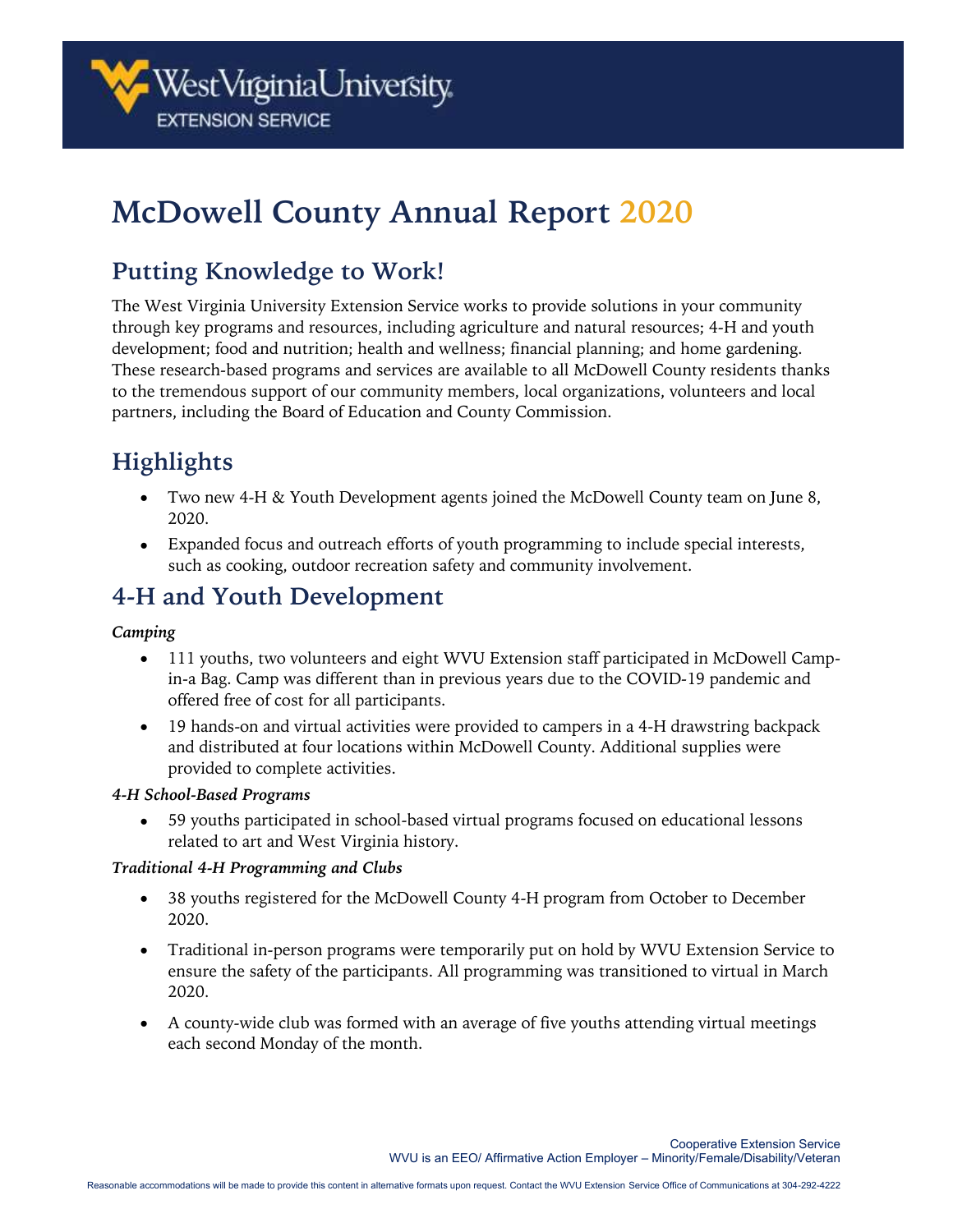#### **McDowell County Report 2020**

• One youth collaborated with four Wyoming county members to form a cooking club that meets twice a month virtually. More club members have been joining monthly.

#### *Special Interest Programs*

• Both 4-H agents were trained as ATV Safety Instructors in order to deliver life-saving ATV safety education to youths throughout McDowell County.

#### *Community Service*

• 4-H agents created 103 Smiling Buttons for McDowell County school personnel to allow students to see smiling adult faces, even during the middle of a pandemic.

## **Family and Community Development**

#### *Family and Community Development*

- Worked as an Extension Certified Research Assistant (ECRA) to assist with HSTA club at Mount View High School. Provided STEM education and research project assistance as well as statewide programming through both in-person and recorded video instruction.
- Taught a lesson for the Grandfamilies program, which was sponsored by McDowell County Commission on Aging. The lesson was focused on stress reduction and mindfulness.
- Partnered with McDowell County Commission on Aging to film three 30-minute sessions of tai chi at Panther State Forest, which were made available to McDowell County residents.

### **Family Nutrition Program**

#### *Youth Health Education*

- In McDowell County, 424 students received education through the Family Nutrition Program in McDowell County ranging from kindergarten through eighth grade. Students participated in lessons from the Show Me Nutrition program as well as gardening classes. Students improved with the following changes:
	- $\circ$  89% of youths who participated improved their abilities to choose foods according to Federal Dietary Recommendations or gained knowledge about the subject.
	- o 39% of youths who participated now use safe food handling practices more often or gained knowledge about the subject.
	- o 42% of youths improved their physical activity practices or gained knowledge about being more active.
- Provided Teen Cuisine lessons, part of an evidence-based nutrition and physical activity education program designed for youths in sixth through 12th grade, to 25 students involved in the River View High School HSTA program, 10 students involved in the Mount View Middle School HSTA program, and 30 students at Sandy River Middle School.

#### *Adult and Family Health Education*

• Delivered the Eating Smart, Being Active program, a research-based nine-week nutrition education program designed for low income families in rural communities, to 70 adults throughout McDowell County.